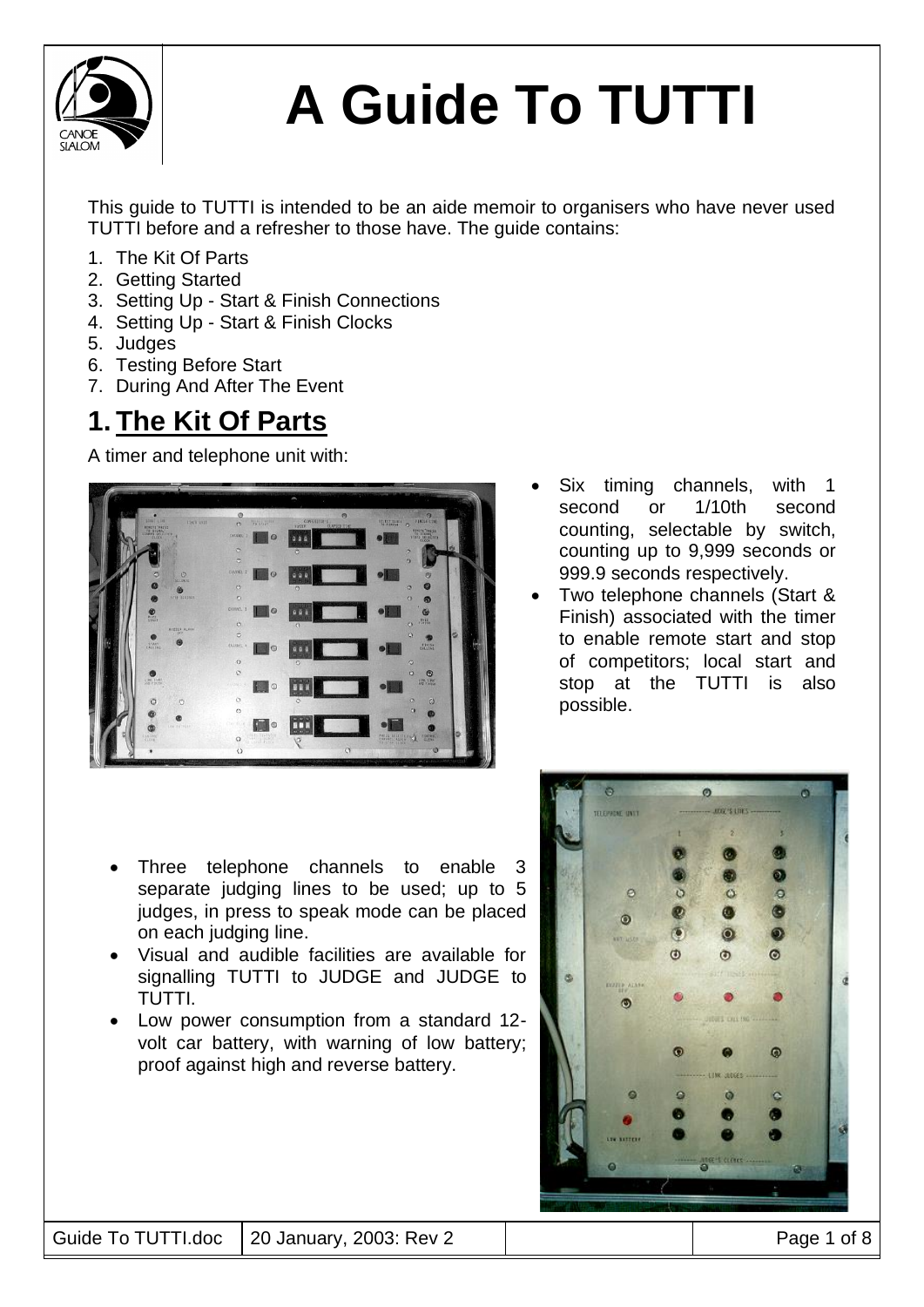

### *1.1.Other Equipment You Will Also Need At Your Slalom: -*

- One box of BCU wire containing 18 wrappers, sufficient to provide communication links to a Starter and a Finisher and as many judging lines/judges as you require to adequately judge your course.
- Two boxes each containing 7 BCU Headsets and control boxes, which should cover small to medium sized events in providing one headset for each of the Control Staff Judges, Starters and Finisher, and still leave a few for spares. For further boxes of Headsets refer to the TUTTI Hiring Officer.

### *1.2.Other Equipment The Organising Club Needs to Provide: -*

- A 12 Volt Car Battery (or batteries if the timer and telephone are to be used in different locations), in good condition, which should last a full weekend. TUTTI will Flash and Bleep uncontrollably if it is below par! TUTTI will refuse to operate on 24 Volt PA supplies.
- Can of WD40 in case the weather is wet for spraying connecting plugs.
- Insulation tape in case wires get trodden on and damaged/broken.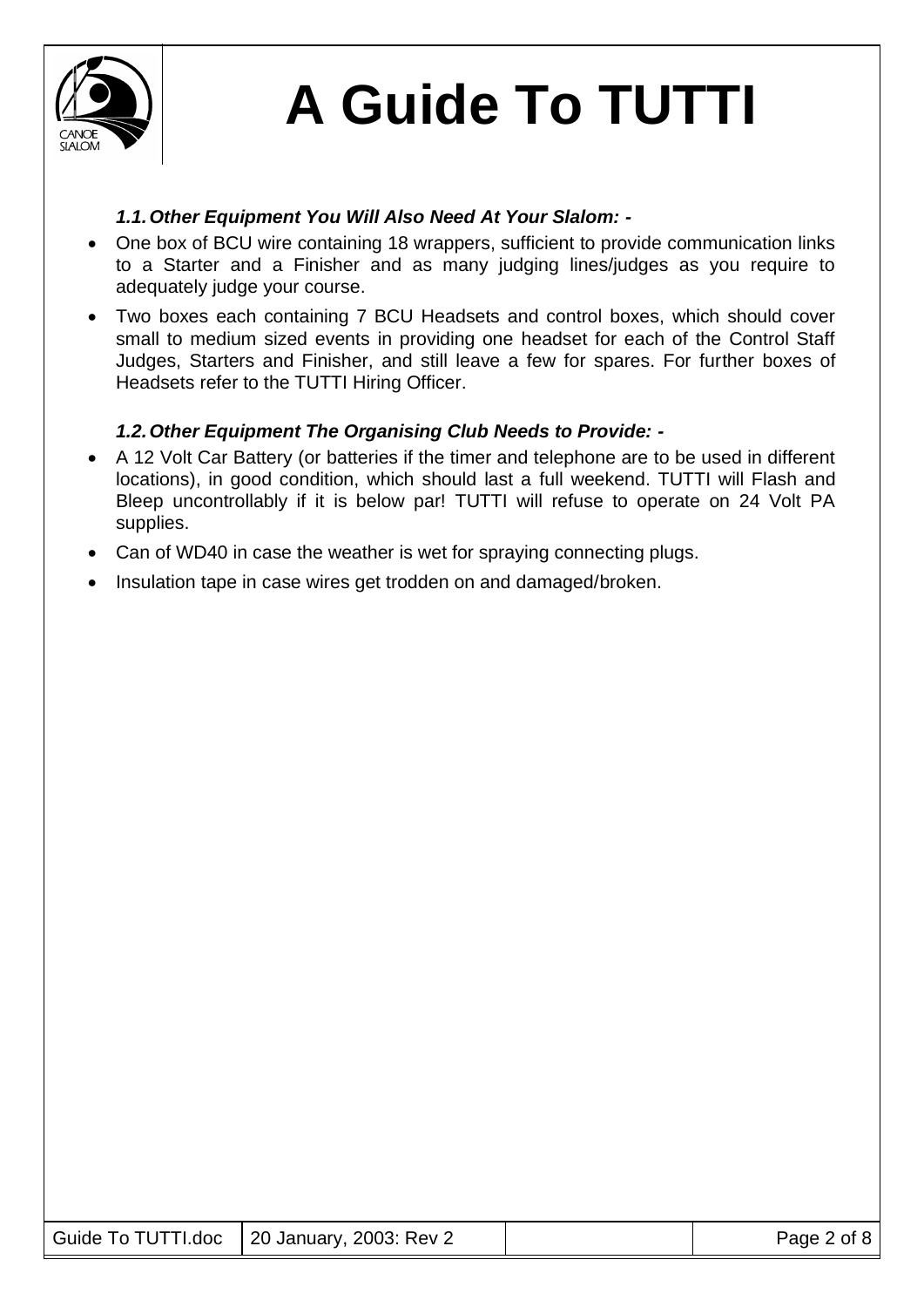

## **2. GETTING STARTED**

You have probably already noticed that the case falls apart at the hinges! This allows the Timer and Judges telephones to be in separate areas if you wish; separate 12 volt batteries would then be needed. The battery lead for each half of TUTTI is wrapped around a clip in the left hand recessed compartment.

Connect the RED clip to the positive (+) terminal on your 12 volt Car Battery; DO NOT use whilst still attached to your car! **(Don't worry if you get the battery clips the wrong way round, TUTTI just won't work).**

If you connect TUTTI to a P.A. 24 Volt system it won't work, and probably not on a 12 volt battery whilst on charge!

If TUTTI starts to bleep uncontrollably – then sorry the battery is flat you will have to go and look for a new one! If both halves of TUTTI are in the same area, they can both be fed from the same battery.

The total power is small enough such that an average battery should easily last a whole weekend.

In fact, TUTTI will work quite happily with battery volts of 11 V to 15V. (If there is a Headset plugged into every line connector, then typically the judging half takes about 0.4 Amp and the timing half about 0.3 Amp).

All you need now is to get hold of "bodies" to operate TUTTI. Ideally:

- Two as judging clerks + two for relief
- One for Start & Finish clocks + one for relief
- One for results cards + one for relief

#### **MOST IMPORTANT**

Practice with them some days before the event, not *5* minutes before the start time!

### *2.1.SETTING UP*

Putting out lines: -

Always start reeling out from TUTTI, leave plenty of spare wire in control for changes of position!

Set the TUTTI line's BUZZ SWITCH on, then if you carry a headset box with you as you reel out, you can check that the line is OK by plugging the box into each reel; it should **BUZZ!** 

When you join on a new reel, always tie the new cable to the old reel first before plugging in, to keep strain off the plugs. Always keep wires and reels away from paths, dig in the wires or put it up in trees, keep the reel off the ground to avoid it being kept continuously wet.

When you have put all the wires out test for speech back to control using one clerk, with all lines COMMON SWITCH on to join them together. Don't forget to finally isolate the lines with the switch off to make sure that the correct clerks and judges are connected together.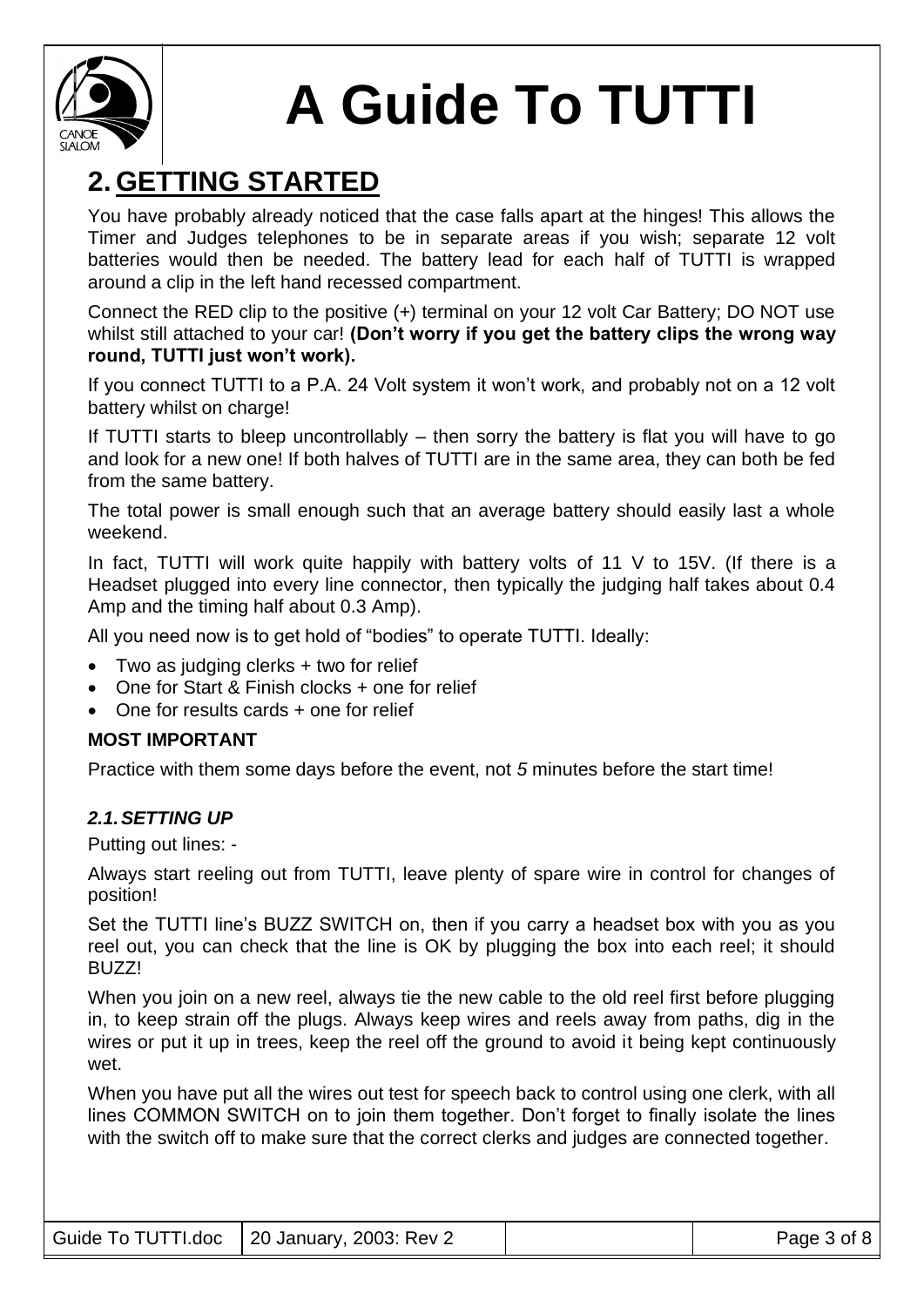

## **3. Setting Up – Start & Finish Connections On The Telephone Unit**

### **N.B. Start and Finish circuits are a mirror image of each other.**

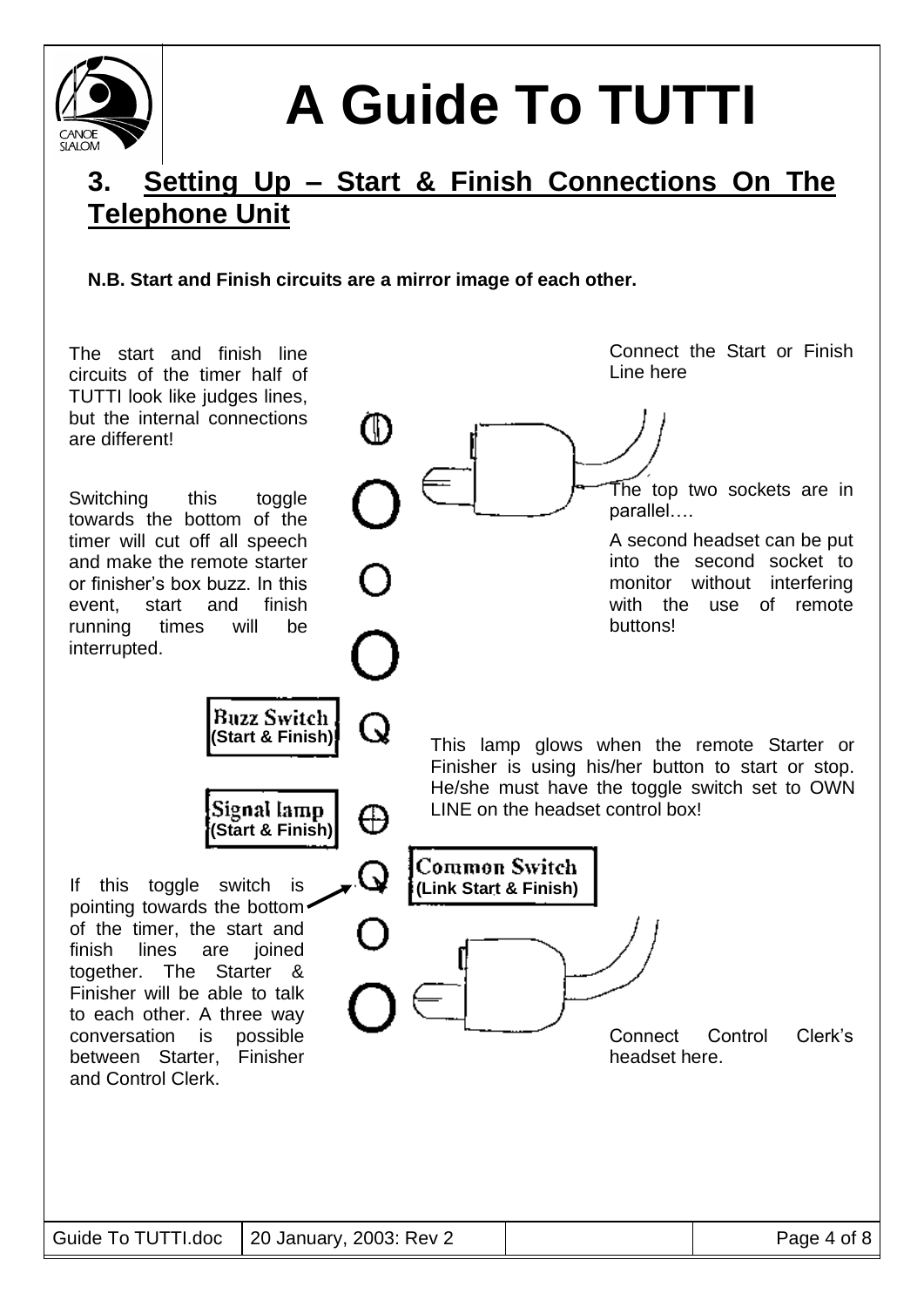

## **4.Setting Up – Start & Finish Clocks On The Timer Unit**

Green lamp glows when this clock is selected and flashes if the clock is started.

Red lamp glows when this clock is selected and flashes if the clock is running.

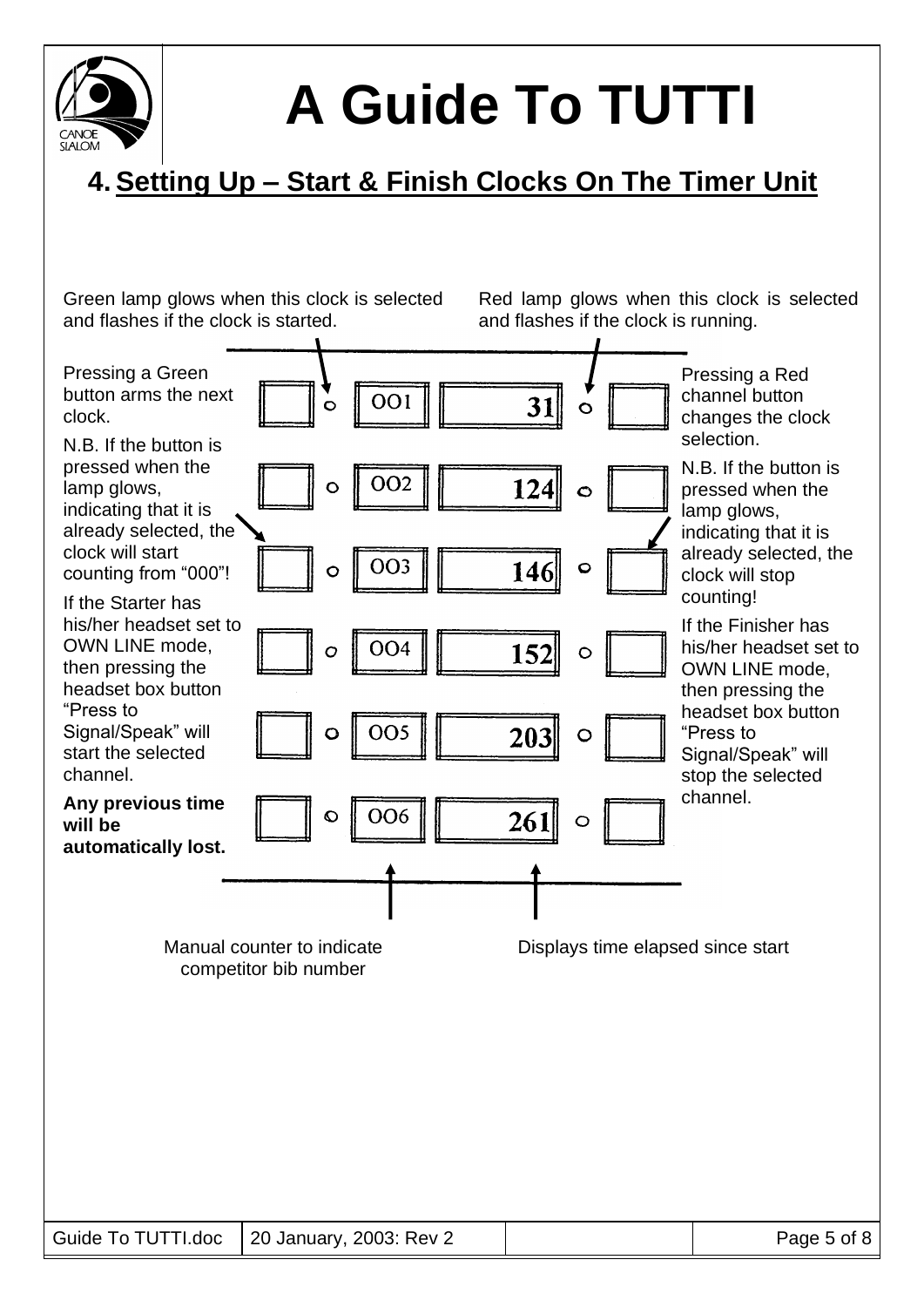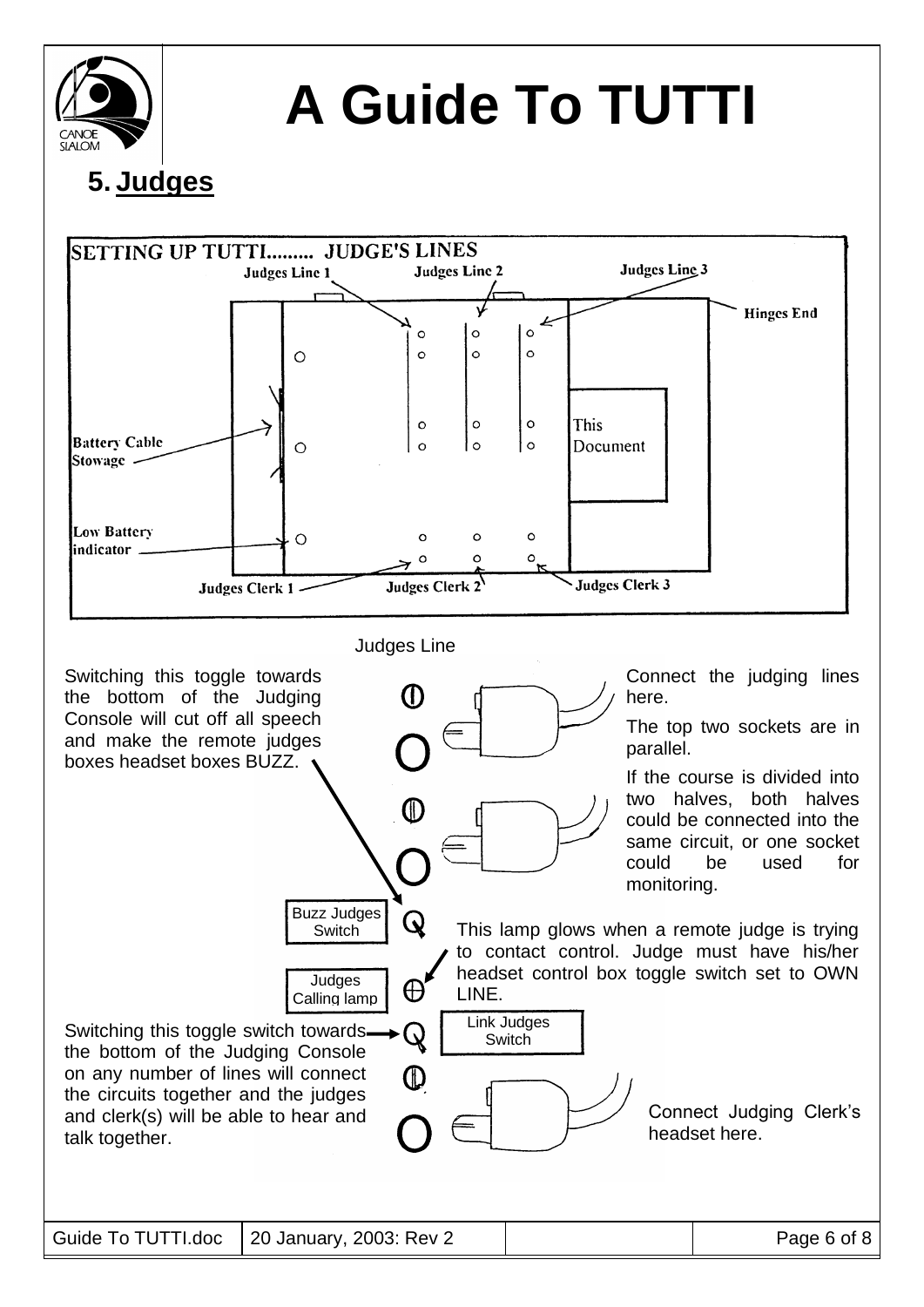

### **6. TESTING THE EQUIPMENT**

#### Always **before the event!!!!!**

Plug each headset into its control box and then into one of the judging lines, note that setting the BUZZ JUDGES SWITCH on Telephone Unit to ON causes the box to buzz; with the headset box set to "OWN LINE" mode, depress the box's button and note that the lamp on Telephone Unit flashes. Note that you can hear yourself talking via the headset earphones, switch the box to "SHARED LINE" mode and note that your voice is only heard whilst holding the button pressed. Using the same method now put each of the wire reels in turn in series with the line headset. If the calling lamp comes on immediately there is a short in the reel somewhere. If buzzing occurs with the BUZZ JUDGES SWITCH off, the line has a reversal in it. Usually it is the free end that needs reversing, but check both plugs on the reel make sure that it is not one of them! if no buzzing occurs, set the BUZZ JUDGES SWITCH on, a buzz should now occur, if not the line is open circuit.

To help with fault finding in the field it is useful to mark each reel, and its free plug, with a suitable line code Al, A2 etc. on PVC Tape only please.

|  | Guide To TUTTI.doc   20 January, 2003: Rev 2 |  | Page 7 of 8 |
|--|----------------------------------------------|--|-------------|
|--|----------------------------------------------|--|-------------|